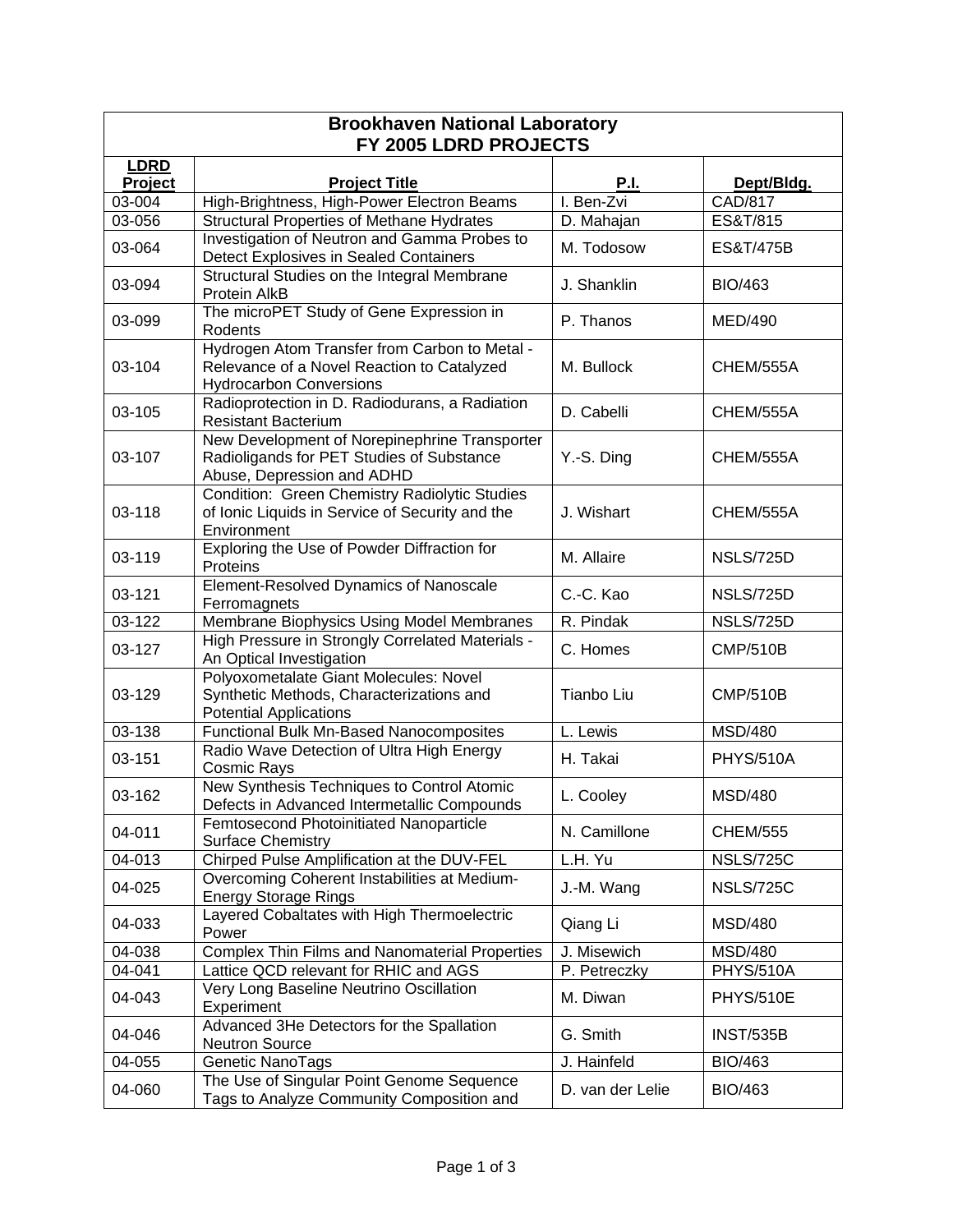|        | <b>Metabolic Potential</b>                                                                                             |                          |                  |
|--------|------------------------------------------------------------------------------------------------------------------------|--------------------------|------------------|
| 04-061 | 3-D Electronic Wave Functions from EM Images                                                                           | J. Wall                  | CFN/463          |
| 04-062 | Functional MRI Studies in Rats using Implanted<br><b>Brain Electrodes</b>                                              | A. Gifford               | MED/490          |
| 04-063 | <b>Optimizing Functional Neuroimaging Techniques</b><br>to Study Brain Function in Health and Disease<br><b>States</b> | R. Goldstein             | <b>MED/490</b>   |
| 04-066 | Technological Development of a Fluorescence<br>Probe for Optical Detection of Brain Functional<br>Activation in vivo   | C. Du                    | <b>MED/490</b>   |
| 04-069 | Nuclear Control Room Unfiltered Air In-Leakage<br>by Atmospheric Tracer Depletion (ATD)                                | R. Dietz                 | <b>ESD/815E</b>  |
| 04-073 | Perfluorocarbon Tracer Sampling, Tagging and<br>Monitoring Techniques for use at the Urban<br>Atmospheric Observatory  | J. Heiser                | ESD/830          |
| 04-079 | Development of an Aerosol Mobility Size<br>Spectrometer and an Aerosol Hygroscopicity<br>Spectrometer                  | J. Wang                  | <b>ESD/815E</b>  |
| 04-086 | Exploration of Thermal Diffusion Processes in<br>CdZnTe for Improved Nuclear Radiation<br>Detectors                    | A. Bolotnikov            | <b>NNS/197D</b>  |
| 04-088 | An Integrated Approach of High Power Target<br>concept Validation for Accelerator-Driven<br><b>Systems</b>             | N. Simos                 | <b>EST/475B</b>  |
| 04-104 | Hydrogen Storage Using Complex Metal<br><b>Hydrides for Fuel Cell Vehicles</b>                                         | J. Wegrzyn               | <b>EST/815</b>   |
| 05-003 | Full Power Test of the Amplifier for the Optical<br>Stochastic Cooling using JLAB FEL                                  | V. Yakimenko             | PHYS/820M        |
| 05-005 | Study of Photon Coupling to an Electromagnetic<br><b>Field Gradient</b>                                                | C. Scarlett              | <b>PHYS/510E</b> |
| 05-006 | Heavy Ion Physics with the ATLAS Detector                                                                              | H. Takai                 | <b>PHYS/510A</b> |
| 05-017 | Superconducting Lead Photoinjector                                                                                     | J. Smedley               | <b>INST/535B</b> |
| 05-020 | <b>Controlled Formation of Nanostructured RuO2</b><br>Catalysts                                                        | P. Sutter                | <b>CFN/555</b>   |
| 05-021 | Hydrogen Storage in Complex Metal Hydrides                                                                             | T. Vogt                  | <b>CFN/510A</b>  |
| 05-028 | Behavior of Water on Chemically Modified<br>Semiconductor Surfaces: Toward Photochemical<br><b>Hydrogen Production</b> | E. Fujita                | CHEM/555A        |
| 05-030 | Assembling of Biological and Hybrid Complexes<br>on Surfaces                                                           | O. Gang & P.<br>Freimuth | CFN/510B/463     |
| 05-033 | <b>Ultra High Resolution Photoelectron</b><br>Spectrometer                                                             | P. Johnson               | <b>CMP/510B</b>  |
| 05-038 | Metal-Metal Oxide Electrocatalysts for Oxygen<br>Reduction                                                             | M. Vukmirovic            | <b>MSD/555</b>   |
| 05-041 | Multifunctional Nanomaterials for Biology                                                                              | S. Wong                  | <b>MSD/480</b>   |
| 05-042 | Polariton-Enhanced FRET for Device-Integration<br>of Plasma Membranes from Rhodobacter<br>Sphaeroides                  | P. Abbamonte             | <b>NSLS/725D</b> |
| 05-044 | Intense THz Source & Application to<br><b>Magnetization Dynamics</b>                                                   | G. L. Carr               | <b>NSLS/725D</b> |
| 05-048 | Nano-Imaging of Whole Cells with Hard X-Ray<br>Microscopy                                                              | L. Miller                | NSLS/725D        |
| 05-050 | Study to Convert NSLS VUV Ring to Coherent IR<br>Source                                                                | B. Podobedov             | <b>NSLS/725C</b> |